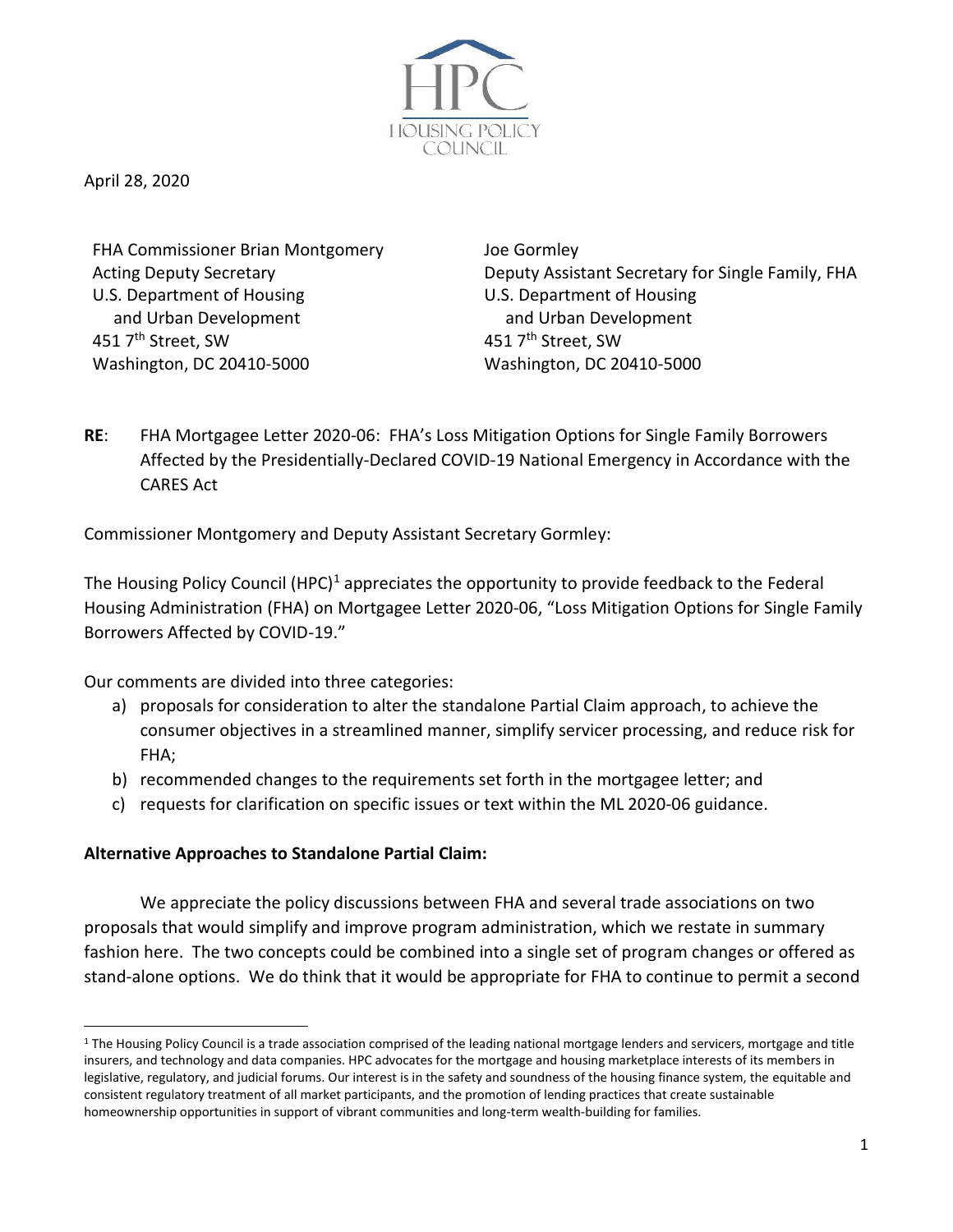lien approach, in addition to these new options, for those servicers who prefer not to change their existing operational practices.

- *Tax and Insurance (T&I) Partial Claim Reimbursement Proposal* As an alternative to filing a partial claim at the conclusion of the forbearance period, FHA could permit servicers to submit partial claim(s) for the reimbursement of T&I advances and expenses incurred during the COVID-19 forbearance period, either as such amounts are incurred or on a periodic basis such as quarterly ( the "Interim Partial Claim"). T&I advances would include property insurance, real estate taxes, any escrowed HOA fees, and monthly mortgage insurance premiums (MIP). FHA could stipulate that the interim partial claim amount could not exceed the amount of T&I and MIP that would have been collected, had the borrower made their monthly payments. Further, any positive escrow balance in the customer's account would need to be utilized to cover actual expenses before servicer "out-of-pocket" advances. At the completion of the forbearance, the servicer would file a final partial claim (true up) for total forbearance period principal and interest (P&I), the difference between the borrower's monthly accrued T&I times the number of months of forbearance, and any amounts already received, and/or monthly mortgage insurance premium advances outstanding in excess of any amounts already received. If, at the end of the forbearance, the borrower reinstates using any other loss mitigation option that reimburses the servicer for any of the previous T&I partial claims funds collected (i.e. a capitalization modification), the servicer would reimburse FHA those funds already received. Likewise, if the borrower makes partial or full payments within the term of the forbearance plan, those funds would be reimbursed to HUD/FHA, or netted out of the final partial claim amount.
- *Streamlined Recoverable Advance in Lieu of Partial Claim Proposal*: To simplify the program, HPC recommends that FHA replace the partial claim second lien approach, which obligates the borrower to reimburse FHA for the missed payments under a recorded, subordinate lien due upon property sale. Instead, FHA could allow the servicer to classify and track the outstanding unpaid forbearance amount as a "recoverable advance," a practice that would link payoff of the outstanding forborne balance to the terms of first mortgage in a legally binding manner. This approach would allow the mortgage to remain in the Ginnie Mae MBS pools, provide the borrower with a single payoff of full outstanding indebtedness that is not separately monitored and managed by a third party (and often forgotten by the homeowner until property sale), and improve FHA's oversight, by holding the servicer accountable for ultimate recovery of this payment as the collection agent for HUD/FHA.

## **Recommended Clarifications / Changes to Published Guidance, ML 2020-06:**

• *Owner-Occupancy Requirement* – The owner-occupancy requirement should be removed, to ensure that the small minority of FHA borrowers who retain properties with FHA loans that are not their primary residence may access the COVID-19 Partial Claim and other FHA postforbearance programs available. This approach would extend the programs to rental units, which may be affected by a reduction in the income of either the owner of the property or the renter in the property.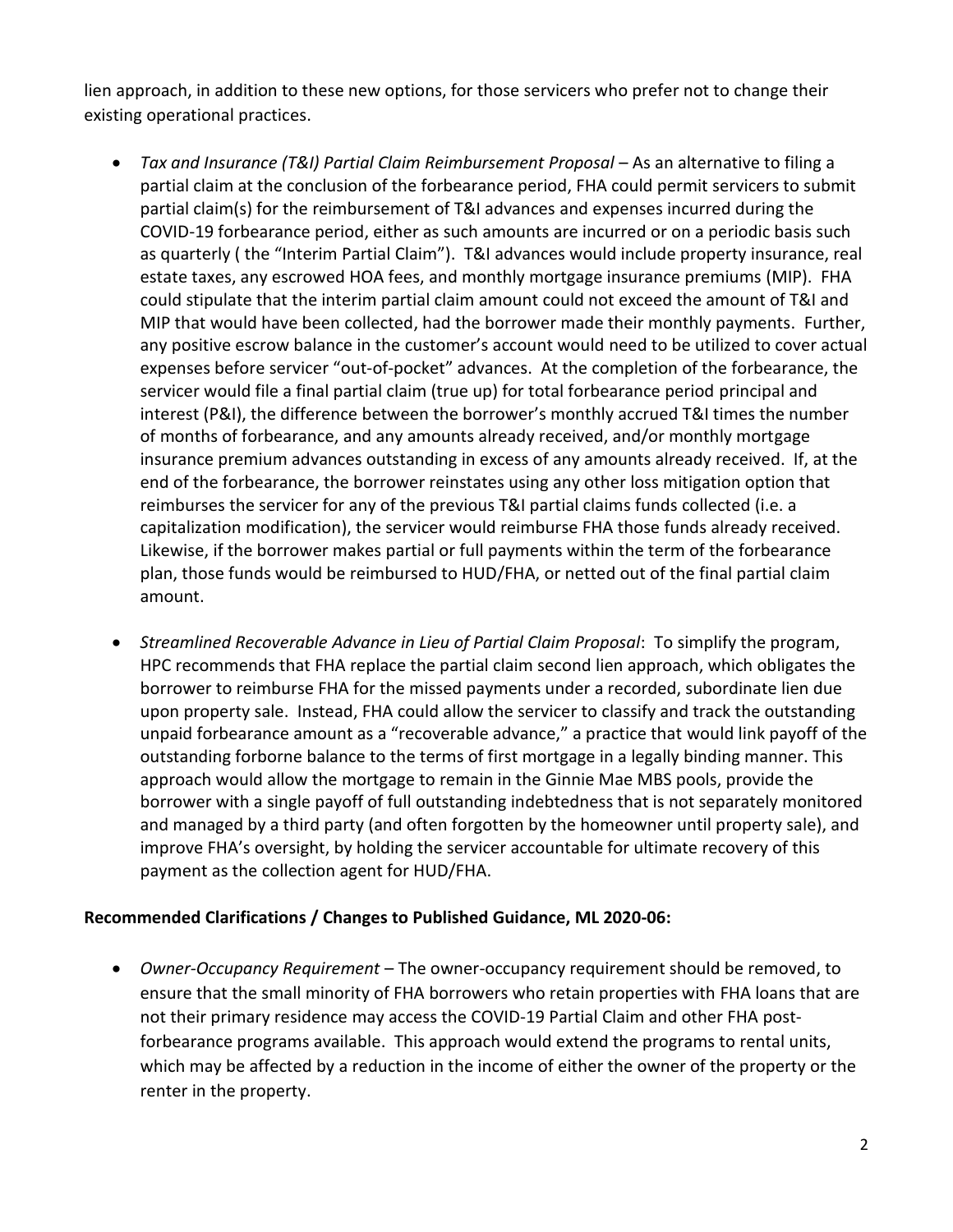- *Extensions*: We request that FHA increase the automatic extension timeframe to deliver the recorded mortgage to HUD's servicing contractor (Novad) from 90-days (past the original 6 month deadline) to 180-days, to address disruption in notarization and recordation services at the local level. If this cannot be granted, we would ask that FHA remove the requirement that additional extensions (beyond the automatic 90-day extension) be requested and granted and instead allow servicers to denote any delay within the file and deliver the recorded documents as soon as the servicer is able to do so.
- *Streamlined Modifications*  The FHA post-forbearance loss mitigation options "waterfall" should be updated to include, at the top of the waterfall, a streamlined, no doc modification option, similar to the natural disaster modification. This alternative option could serve as the simplest way to assist COVID-19-affected consumers who don't meet the Partial Claim eligibility requirements. Further, streamlined modifications would enable efficient consideration of interest rate and term changes that would allow the servicer to keep the borrower's payment at or below the existing level. Among the benefit of the streamlined modification is the elimination of the trial payment plan and income documentation, similar to a partial claim, no seasoning requirement, and no cap on the number of previous loan modifications. In other words, we would recommend that all of the benefits of the COVID -19 Partial Claim also be applied to a streamlined mod option.
- *Incentive Fee* -- Given the magnitude of the national emergency and the high volume of customers in need of forbearance and that the Standalone Partial Claim program is one of the more complex and costly post-forbearance options to administer, an incentive payment for this program seems appropriate. It is clearly in the interests of FHA, from an administrative perspective and for protection of the MMI fund, to motivate servicers to dedicate additional resources to manage this process efficiently and effectively, performing the complex tasks associated with creation of a promissory note and recordation of a subordinate mortgage. In fact, given the importance of serving the increasing numbers of borrowers who are reaching out to participate in the COVID-19 forbearance program and who will be in need of one of the FHA post-forbearance options, we recommend that FHA consider offering incentive payments for the full array of alternatives, from the initial forbearance through to the final evaluation of the customer for the array of post-forbearance options. We would recommend that FHA align a set of COVID-19 incentive payments with the current amounts offered for the various loss mitigation programs.
- *Outbound Calls*: We recommend that FHA eliminate the requirement for outbound outreach phone calls and allow servicers to leverage the full range of communication methods that have proven to more effective and easier to operationalize. Mortgagee Letter 2020-06 updated communications regarding the forbearance to allow emails, texts, fax, and web, however, it does not appear to apply to outbound call attempts regarding delinquency. On average, using outbound "cold" calls, servicers connect with fewer than 1 out of every 3 customers. That